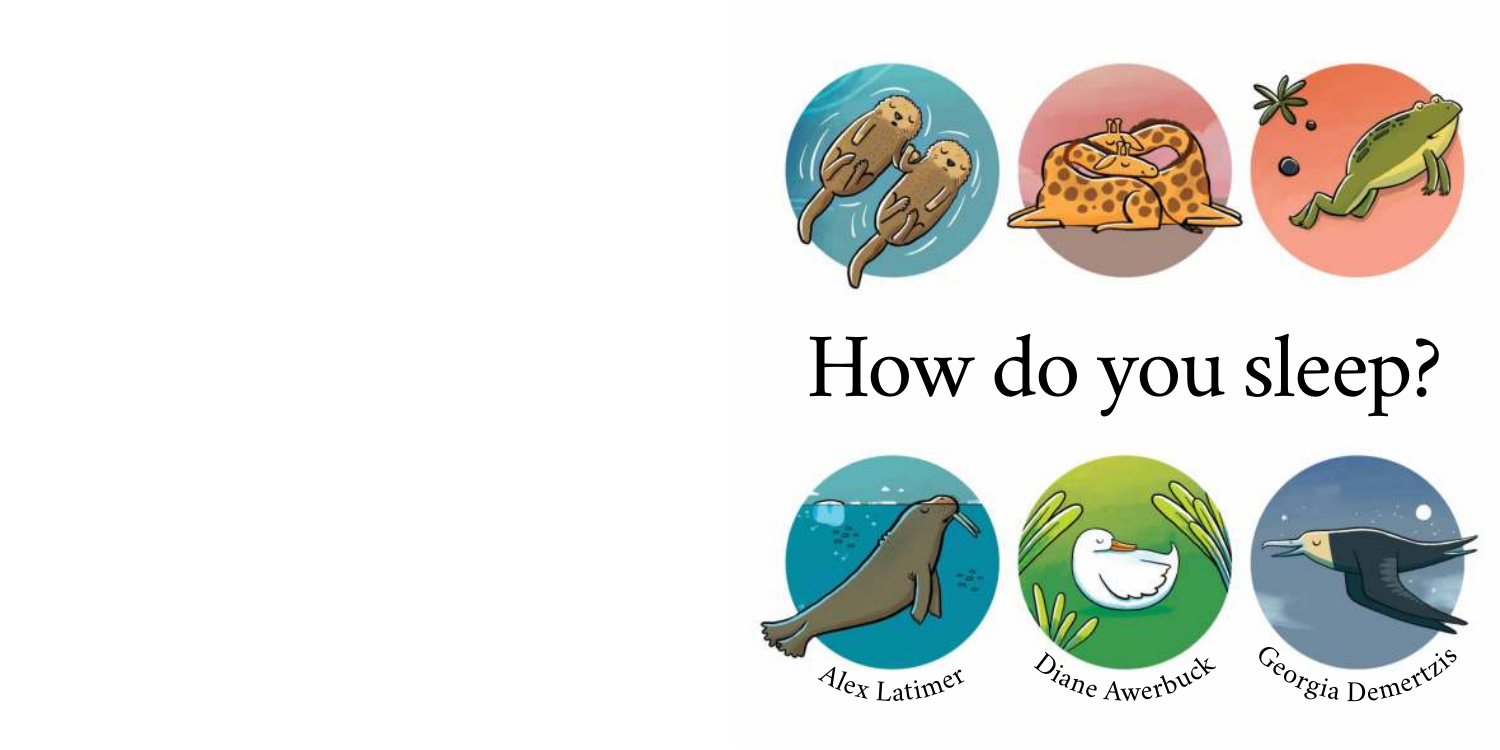

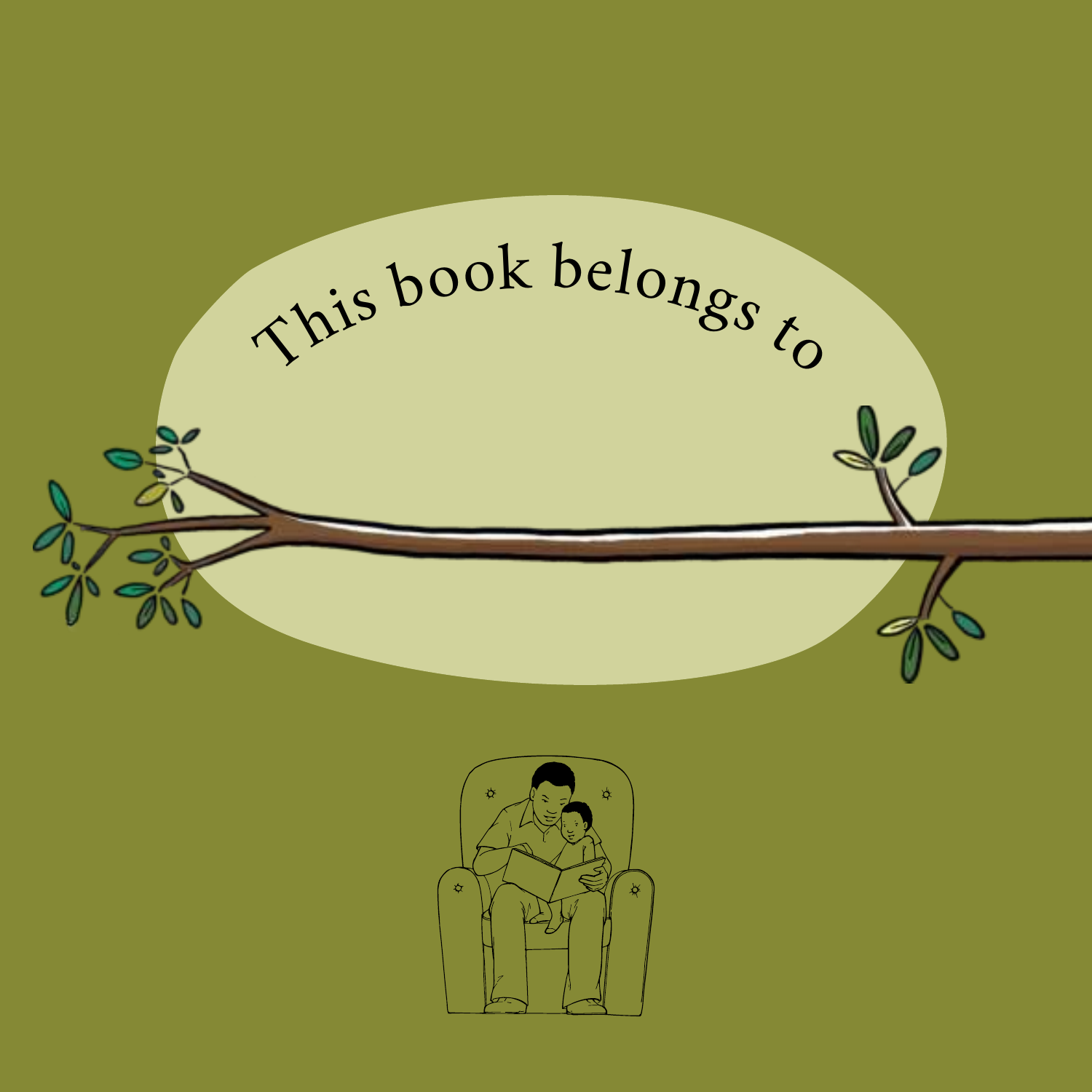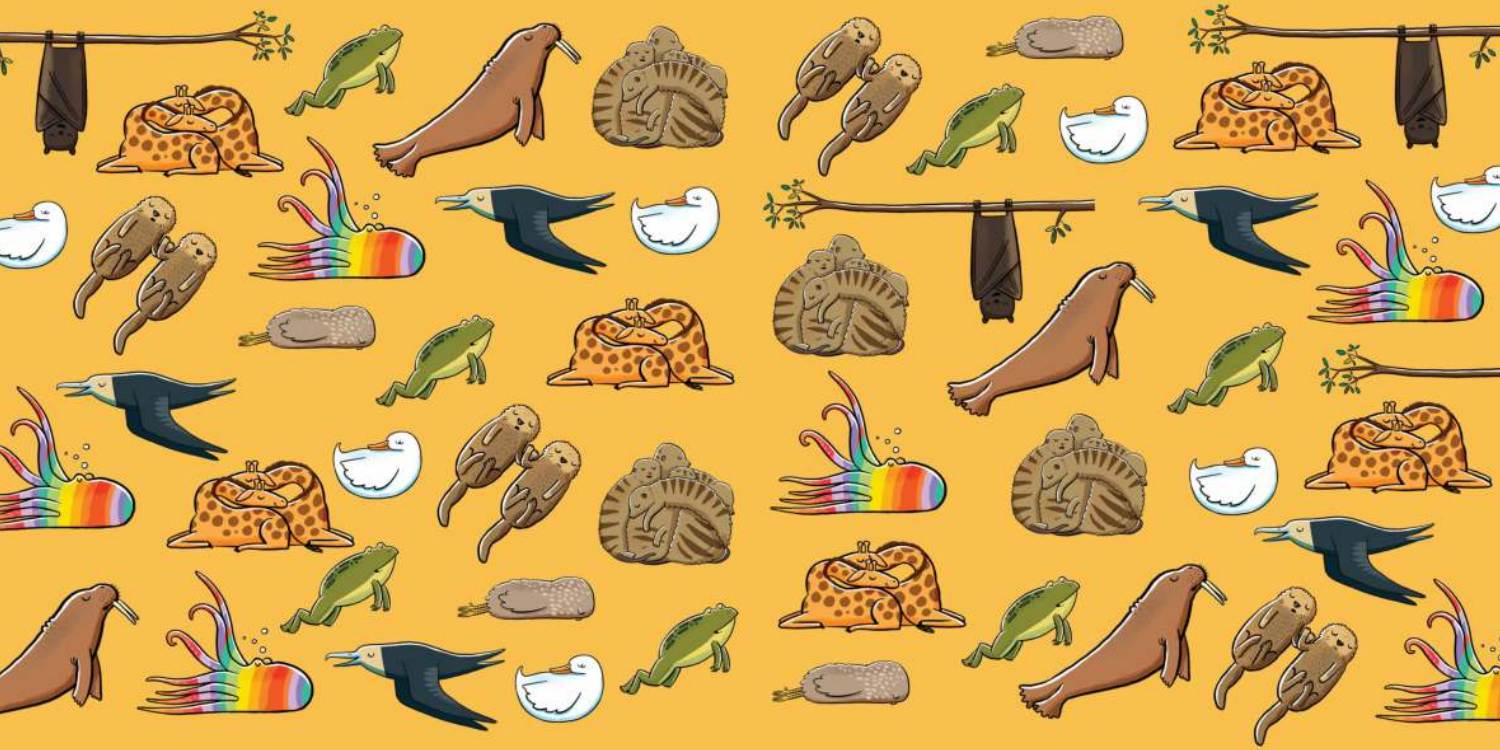



Every child should own a hundred books by the age of five. To that end, Book Dash gathers creative professionals who volunteer to create new, African storybooks that anyone can freely translate and distribute. To find out more, and to download beautiful, print-ready books, visit [bookdash.org](http://bookdash.org).

How do you sleep? Illustrated by Alex Latimer Written and edited by Diane Awerbuck Designed by Georgia Demertzis with the help of the Book Dash participants in Cape Town on 14 May 2022.

ISBN: 978-1-776324-44-6

This work is licensed under a Creative Commons Attribution 4.0 Licence (http://creativecommons. org/licenses/by/4.0/). You are free to share (copy and redistribute the material in any medium or format) and adapt (remix, transform, and build upon the material) this work for any purpose, even commercially. The licensor cannot revoke these freedoms as long as you follow the following license terms:

Attribution: You must give appropriate credit, provide a link to the license, and indicate if changes were made. You may do so in any reasonable manner, but not in any way that suggests the licensor endorses you or your use.

No additional restrictions: You may not apply legal terms or technological measures that legally restrict others from doing anything the license permits.

Notices: You do not have to comply with the license for elements of the material in the public domain or where your use is permitted by an applicable exception or limitation.

No warranties are given. The license may not give you all of the permissions necessary for your intended use. For example, other rights such as publicity, privacy, or moral rights may limit how you use the material.



## How do you sleep?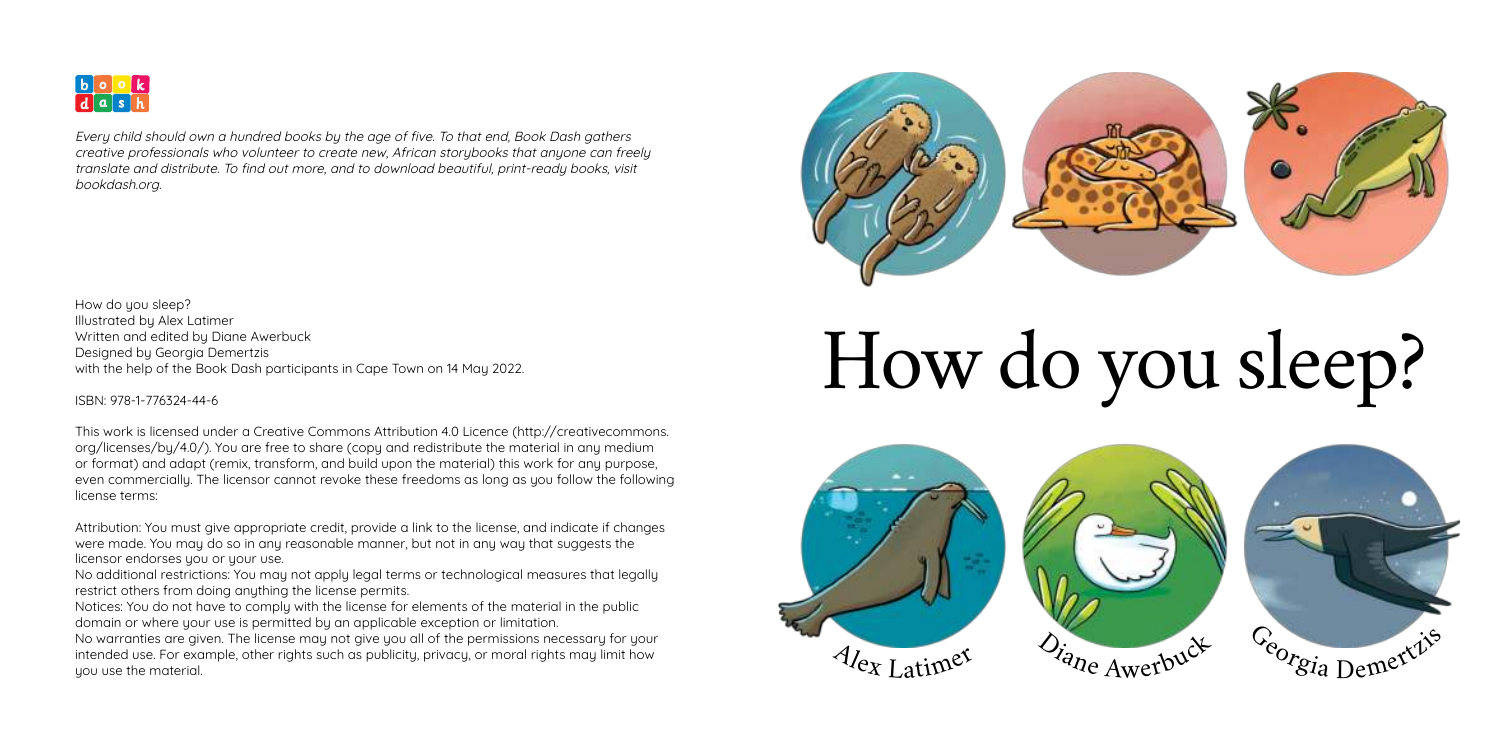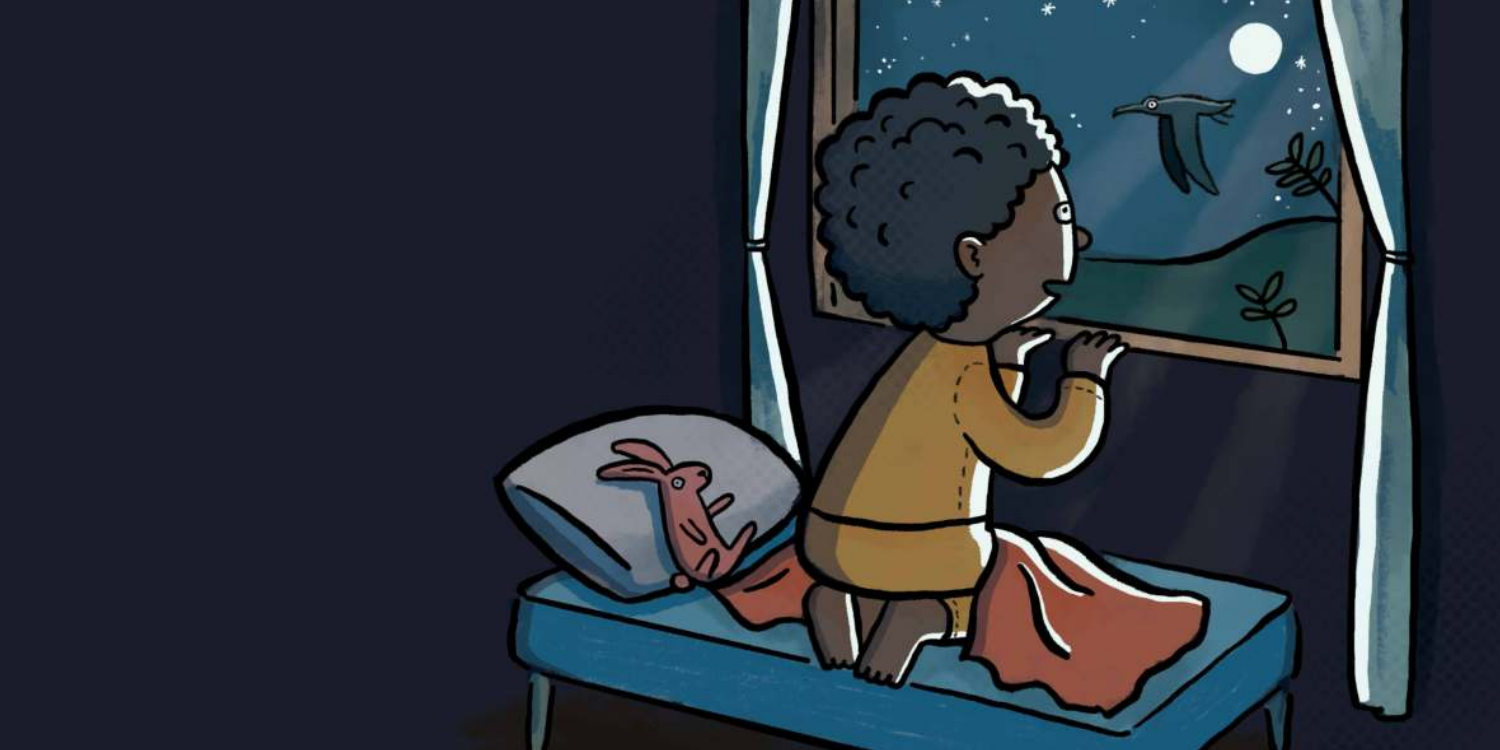*How do you sleep, bird?*

⋇

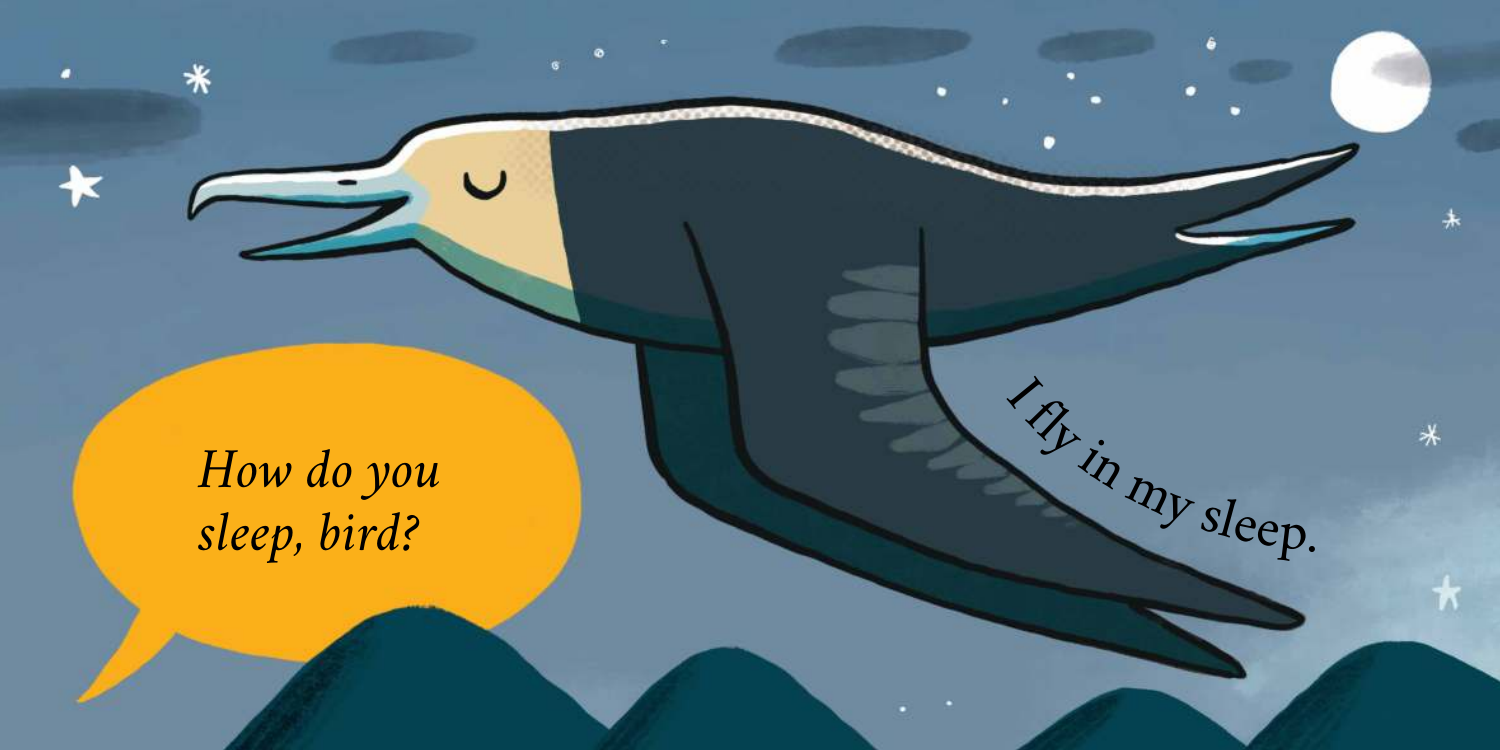

### *How do you sleep, bat?*



 $\blacktriangleright$ sle $\boldsymbol{\sigma}$  $\blacktriangledown$  $\blacktriangleright$  $\Delta$  $\boldsymbol{\mathcal{S}}$  $\overline{\phantom{a}}$  .  $\mathbf{\Omega}$  $\overline{\mathsf{C}}$ down.

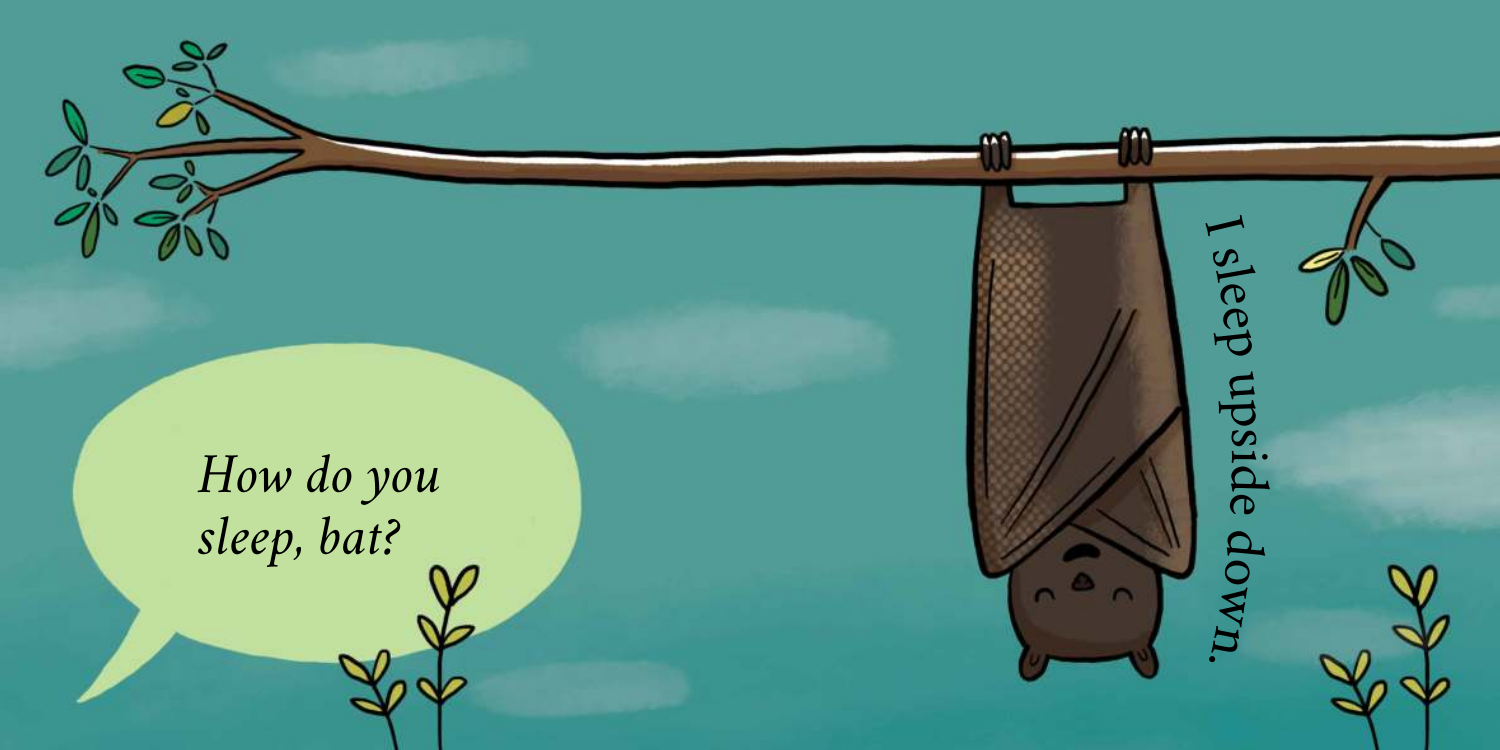How do you<br>sleep, bullfrog?



resion my side.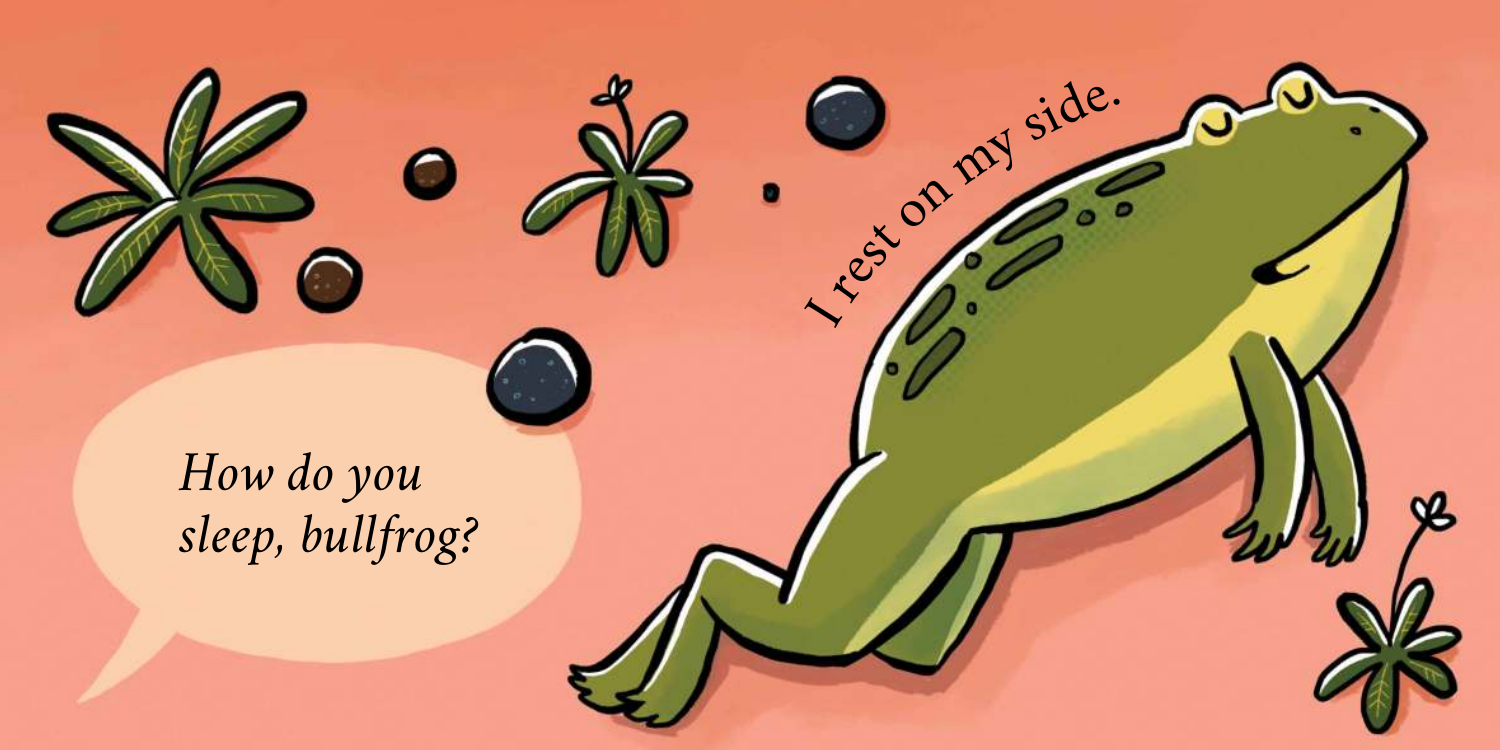

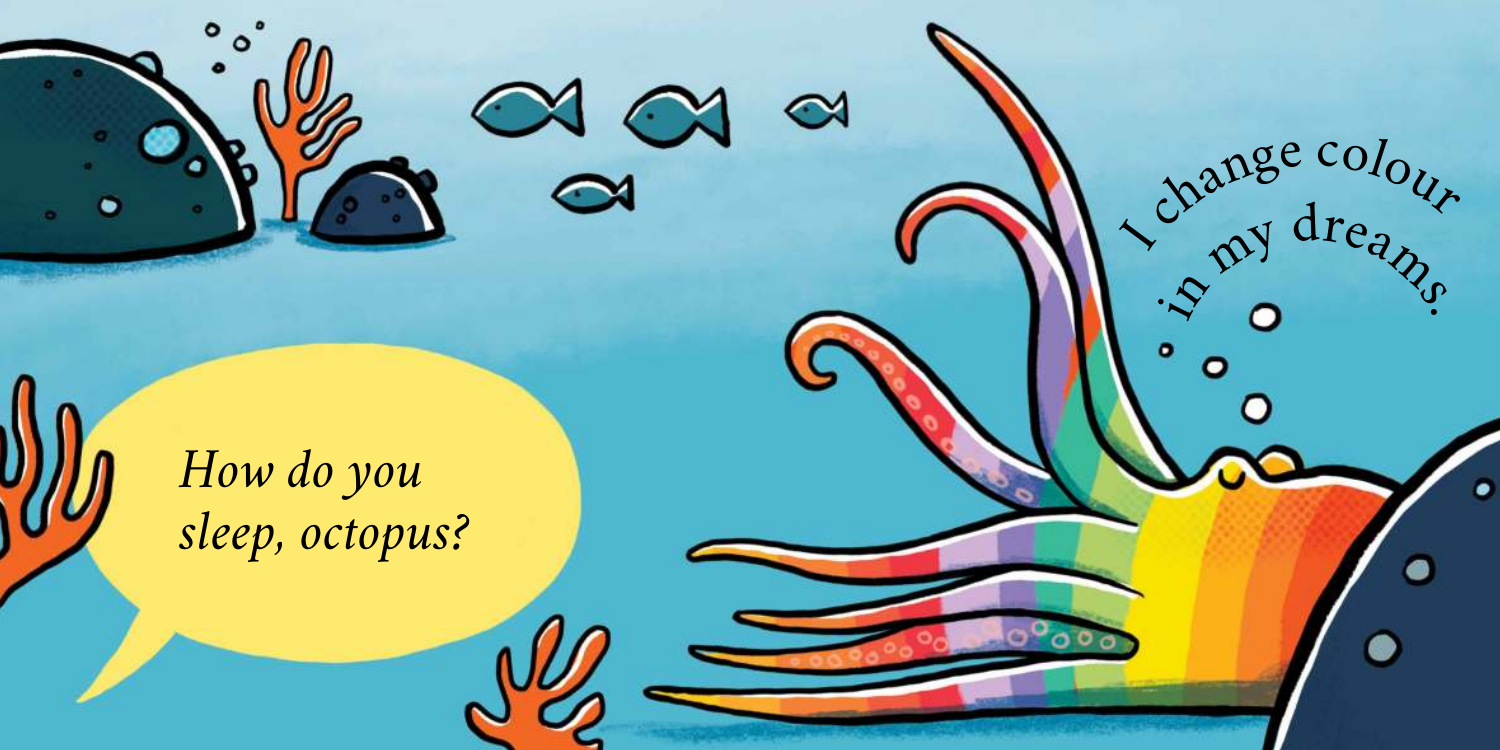W<sup>e</sup>



<sup>g</sup>ua<sup>r</sup><sup>d</sup>

 $\left( \cdot \right)$ 

*How do you sleep, duck?*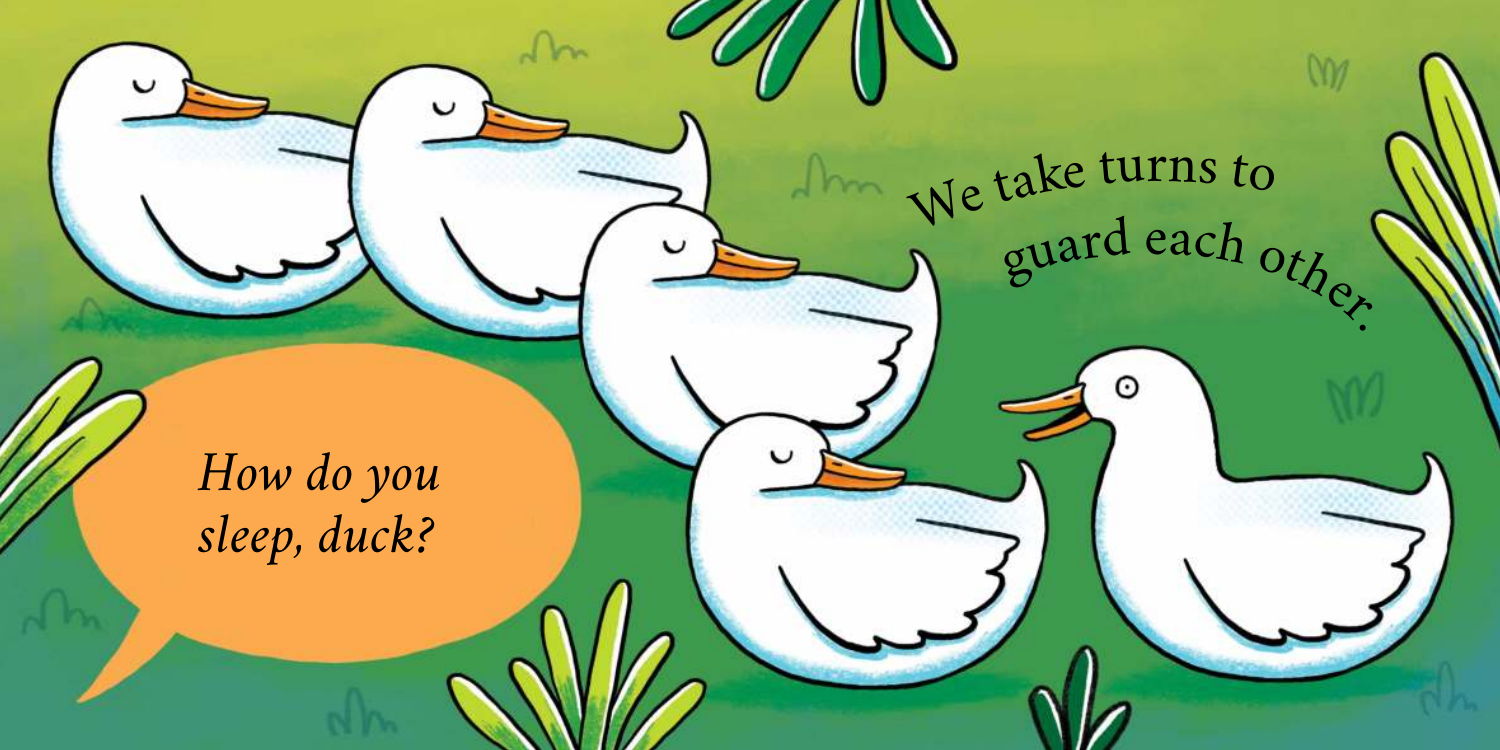# How do you<br>sleep, baby owl?

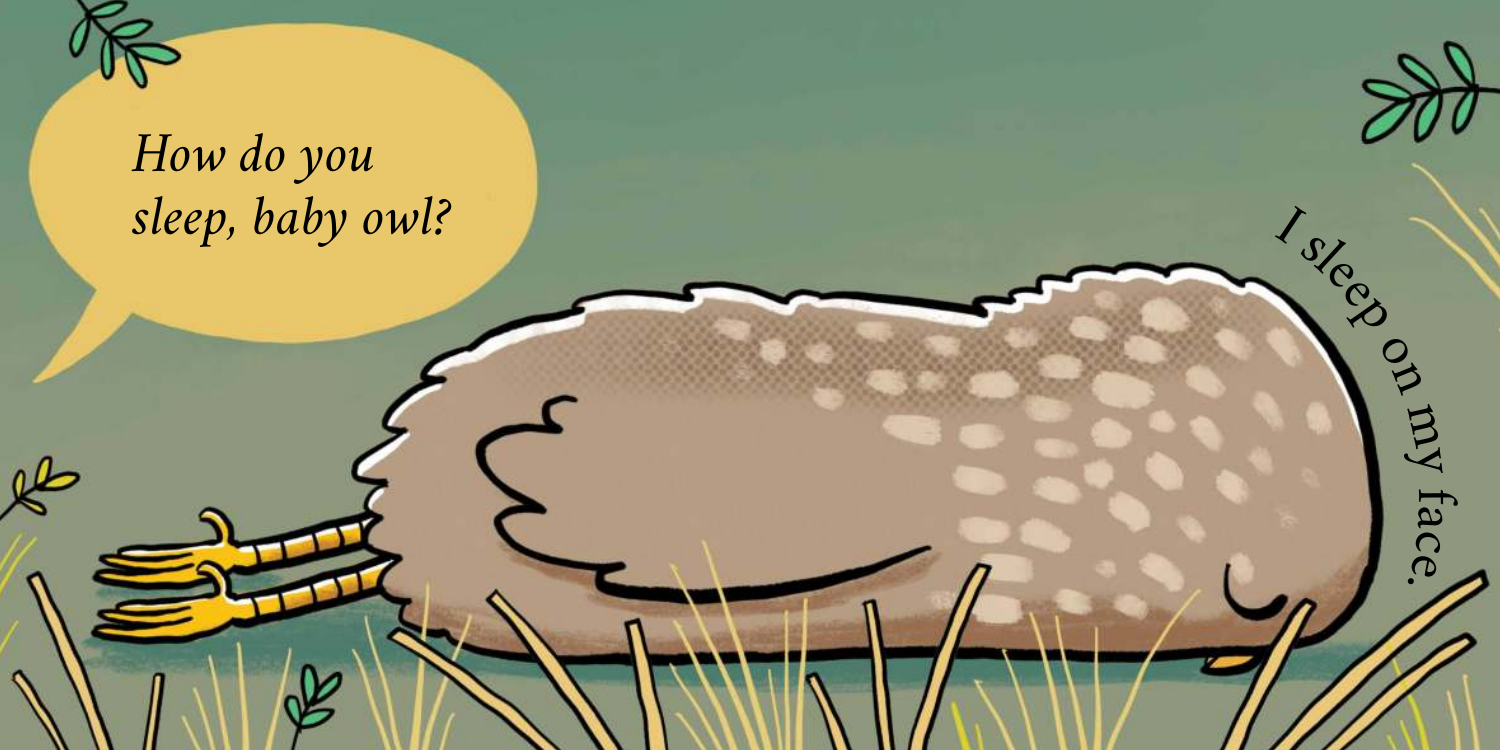*How do you sleep, otter?*

 $\sigma$ 

 $\circ$ 

 $\bullet$ 

 $\circ$ 

 $\circ$ 

 $\bullet$ 

 $\circ$ 

 $\circ$ 

 $\circ$ 

 $\circ$ 

 $\bullet$ 

 $\circ$ 

 $\circ$ 

 $\circ$ 

 $\circ$ 

 $\circ$ 

 $\circ$ 

 $\circ$ 

 $\circ$ 

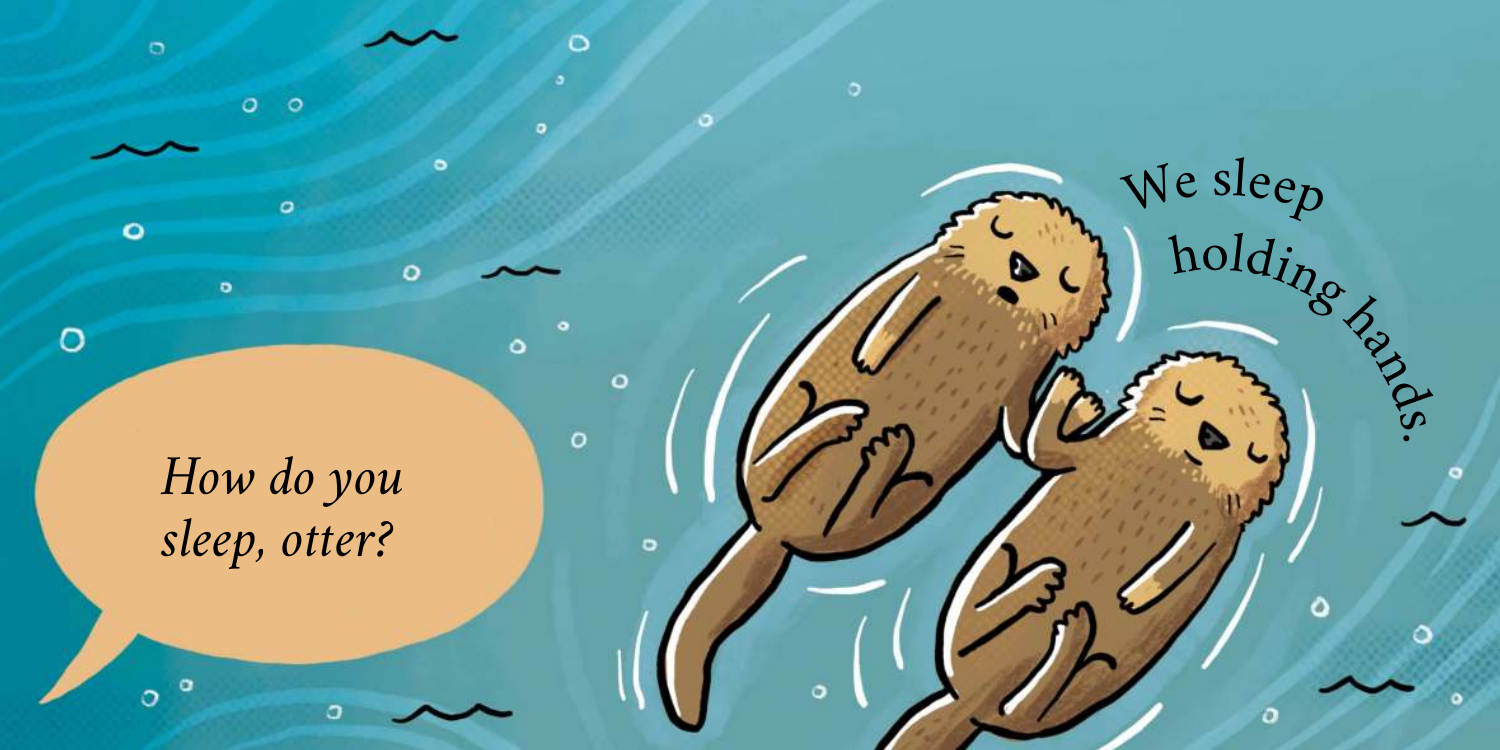*How do you sleep, walrus?*

۰

 $\circ$ 

D°

 $\circ$ 

 $\circ_{\mathfrak{z} \circ}$ 

 $\circ$ <sup>\*</sup>

 $\frac{1}{2}$ 

 $\circ$ 

 $\infty$ 

 $\infty$ 

 $\bullet$ 

 $\circ$ 

 $\rm \simeq$ 

 $\circ^*$ 

 $\bullet$ 

 $\bullet$ 

 $\circ$ 

 $\bullet$ 

 $\mathbf{o}$ 

 $\bullet$ 

#### I sleep on the land

### and under the water.

 $\approx$ 

 $\rm \sim$ 

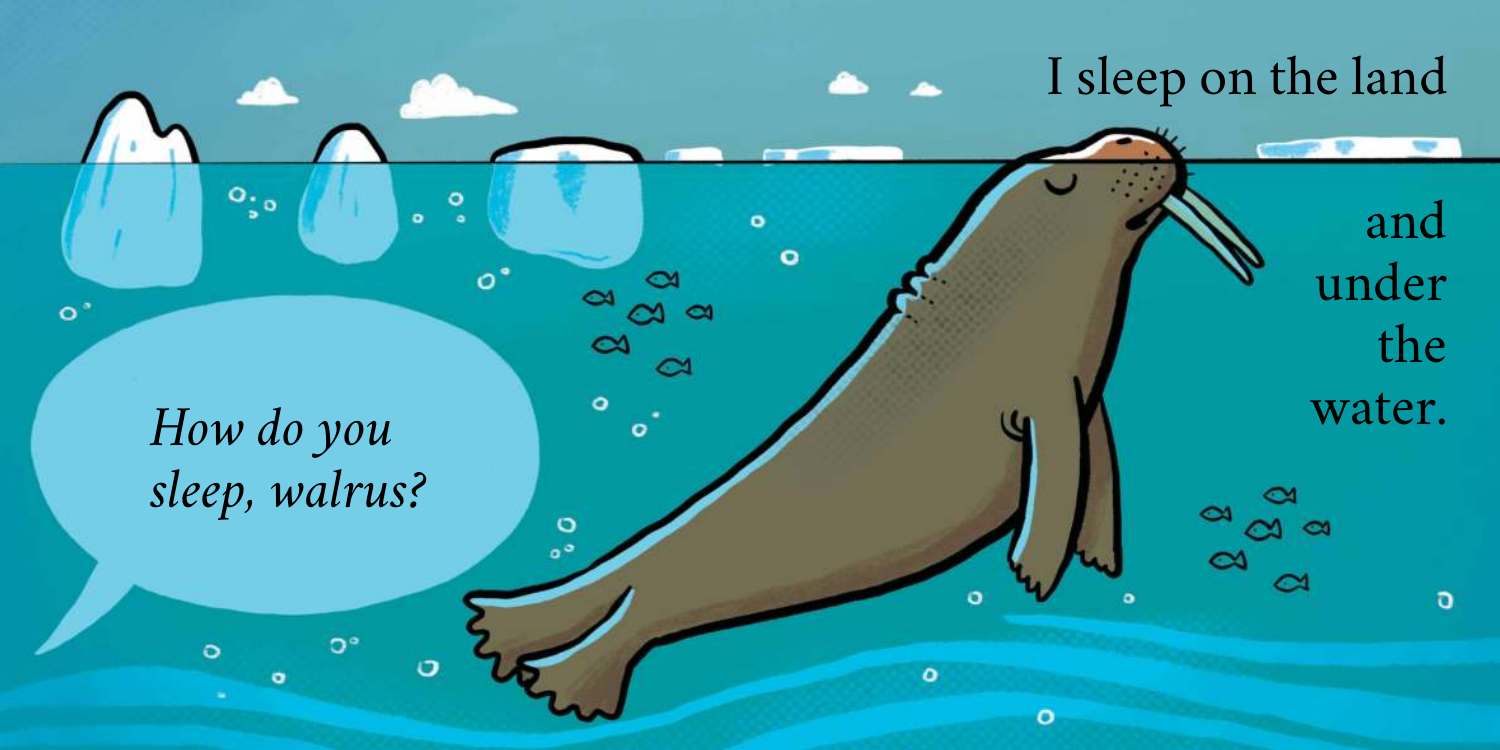

*How do you sleep, giraffe?*

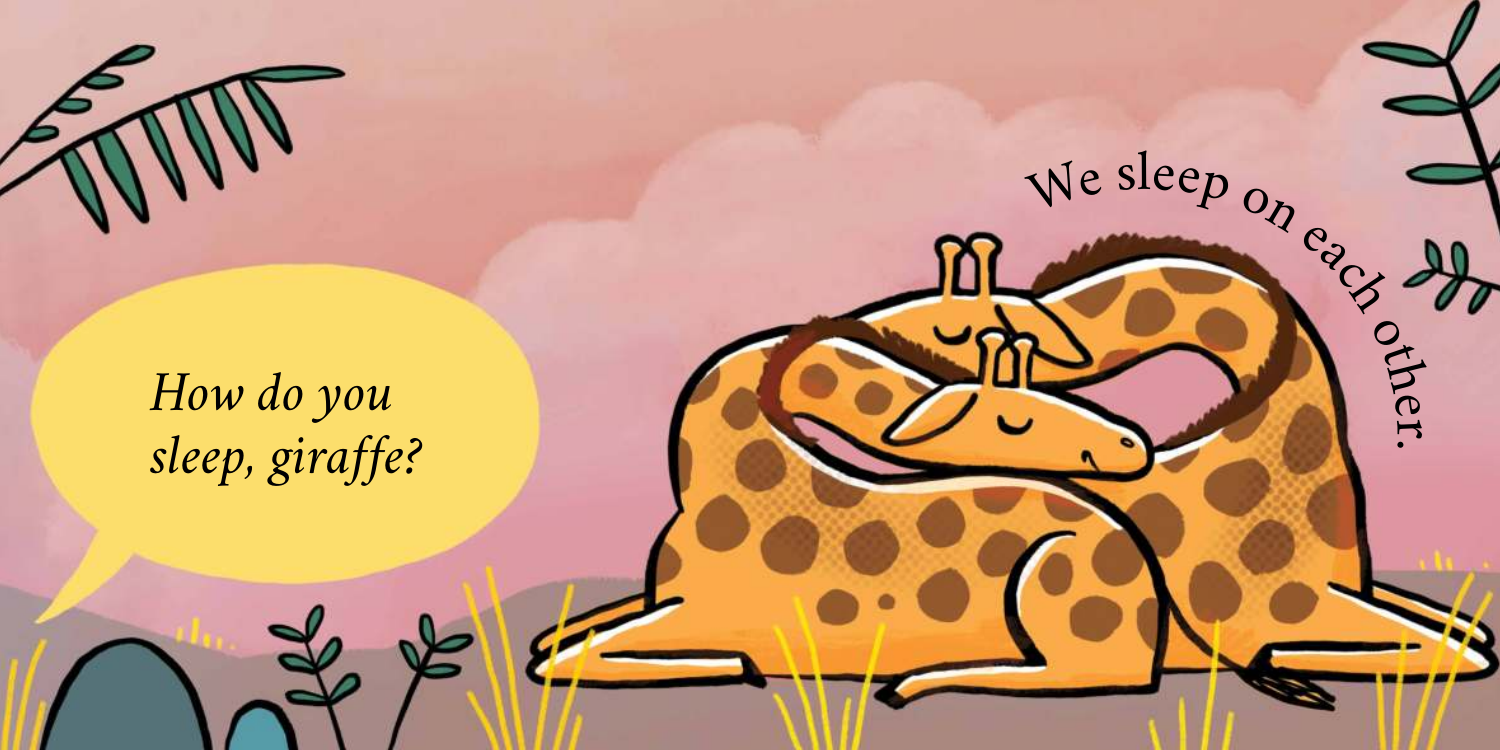

### *How do you sleep, meerkat?*

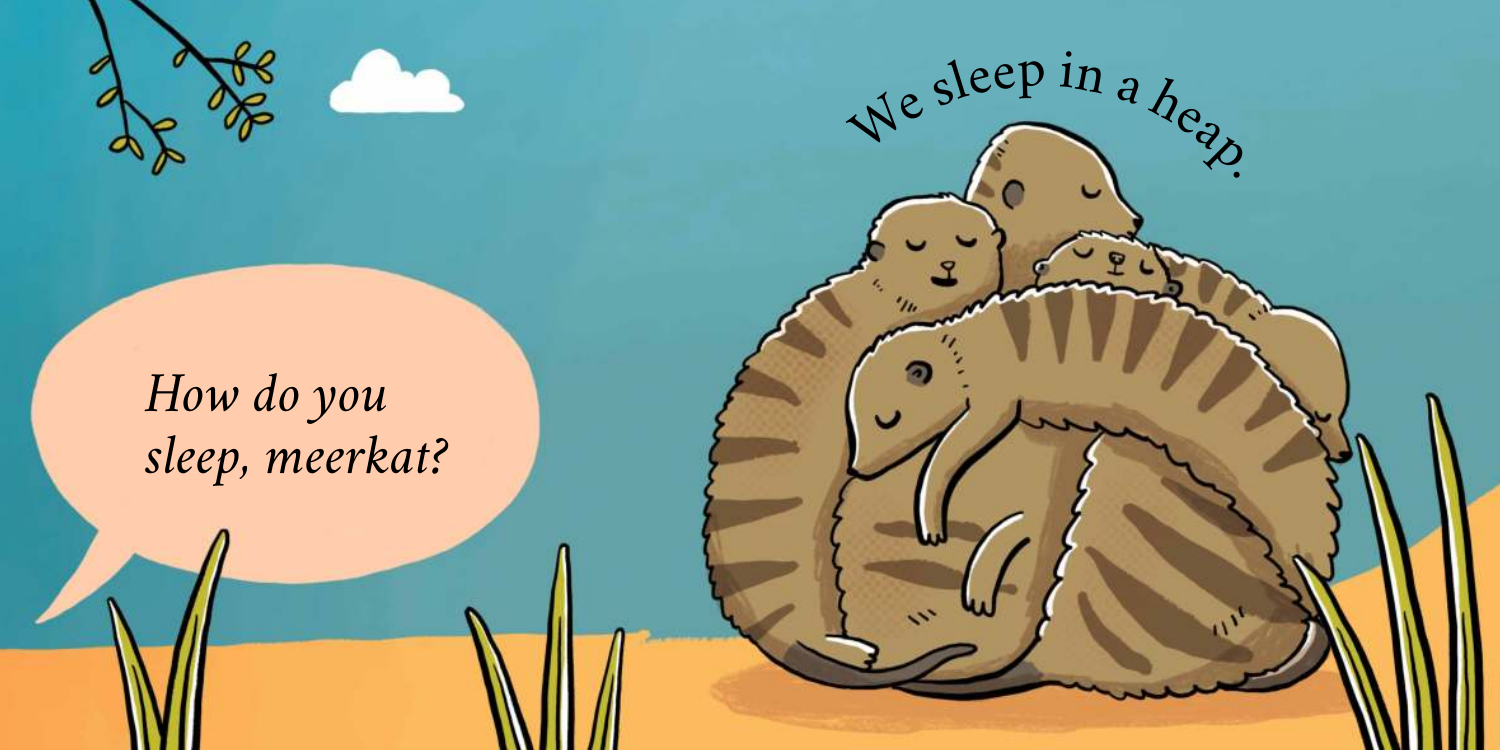



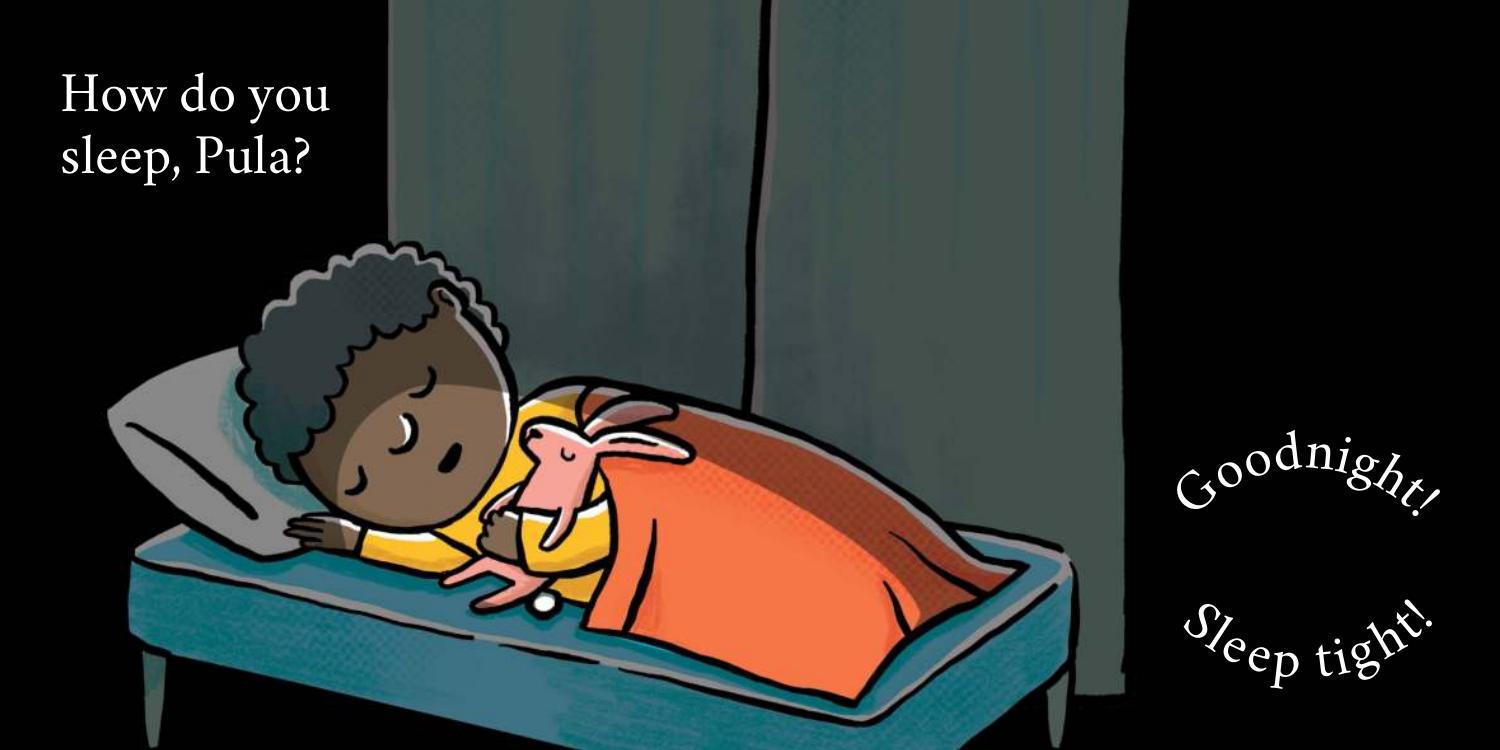